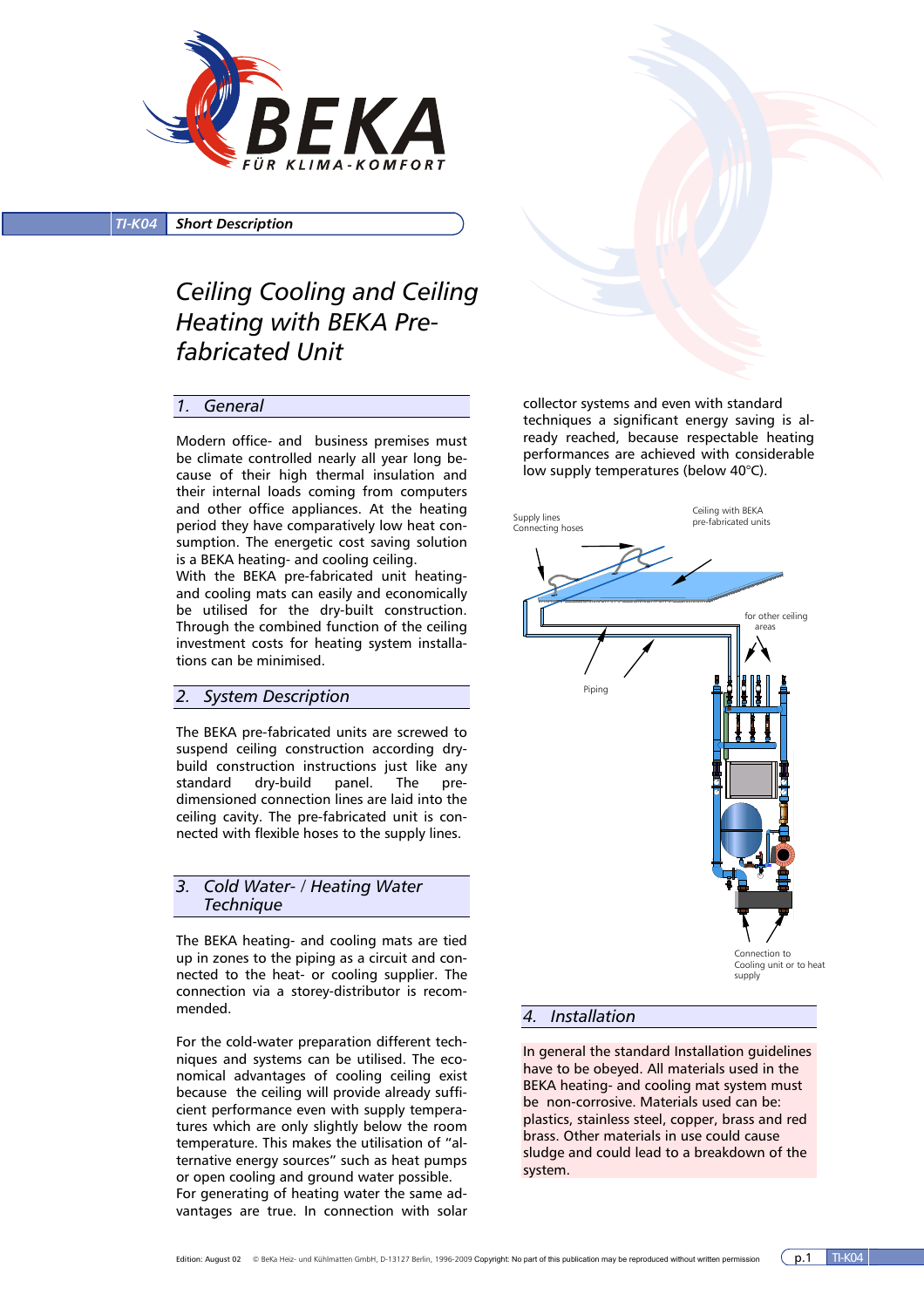

## *5. Regulating Technique*

The regulating technique secures, first the desired comfort, second the necessary system reliance.

The cooling ceiling requires : a room temperature regulation, a dew point guard and a control of the supply temperature for the cold water. Supply temperatures below 16°C must be avoided because of the danger that the dew point will be reached!

For the heating ceiling a room temperature control is required, which regulates the volume of heating water in dependence to the desired room temperature. Supply temperatures above 45°C must be avoided because of the danger of excessive surface temperatures of the ceiling and to avoid that the plasterboard will dry !

#### *6. Dimensioning of the System*

The cooling ceiling from BEKA pre-fabricated units is dimensioned according to the following layout table. The supply temperature determined in the water circuit, taken at the side of the cooling unit or heat generator, is regulated with the water temperature before the heat exchanger.

### *7. Installation Instructions*

For the installation of the BEKA pre-fabricated unit the standards for the dry-build construction and the fabricator's recommendations must be obeyed.

It is recommended to use twist-free sheet metal profiles for the supporting construction of the suspended ceiling. The distances and the type of anchoring of the suspended verniers to the raw ceiling must be for a load of  $\leq$  30 kg/m<sup>2</sup>.

The pre-fabricated unit is offered in the same dimensions as the standard building panels, so that tailoring work at the building site is not necessary. Only at border areas and at places where ceiling build-ins are planned, in-

active panels are fitted in. The BEKA prefabricated units are delivered pre-drilled for the connection to sub-construction made from standard CD-profiles.

The screws may only be placed at these predetermined positions, otherwise there is the danger that the integrated capillary tube mats are damaged.

Before starting work a ceiling pattern and an installation pattern must be drawn-up. All cassettes with their measurements, the installation direction and the supply lines must marked. In the ceiling pattern also all areas must be marked which will stay empty for the installation of partition walls, light fixtures and other ceiling in-fills. Also the installation position for the BEKA dew point sensor must be marked at the ceiling pattern.

The connection of the Polypropylene piping is done by thermal welding. For the execution the welding directions DVS 2207-11 of the Deutschen Verband für Schweißtechnik e.V. are valid. (The surrounding temperature during working must not be below 5°C. The preheating, welding and setting time must be according to regulations.)

#### *8. Tools, Materials*

For the installation of the BEKA pre-fabricated unit standard tools and materials for the drybuild construction work is used:

- CD profile
- Cross connector
- Vernier suspension bar
- Dowel and screws
- Rapid-build screws, 55 mm length
- Perimeter angles
- Blade-knife and edge planer
- Screw-driver
- Smoothening spatula
- Joint filler
- Hand grinder

For the connection of supply lines to the coldwater circuit a hand held welder with sleeve adapter is recommended for the plastic welding together with plastic fittings. Alternatively sealing ring connectors can be used.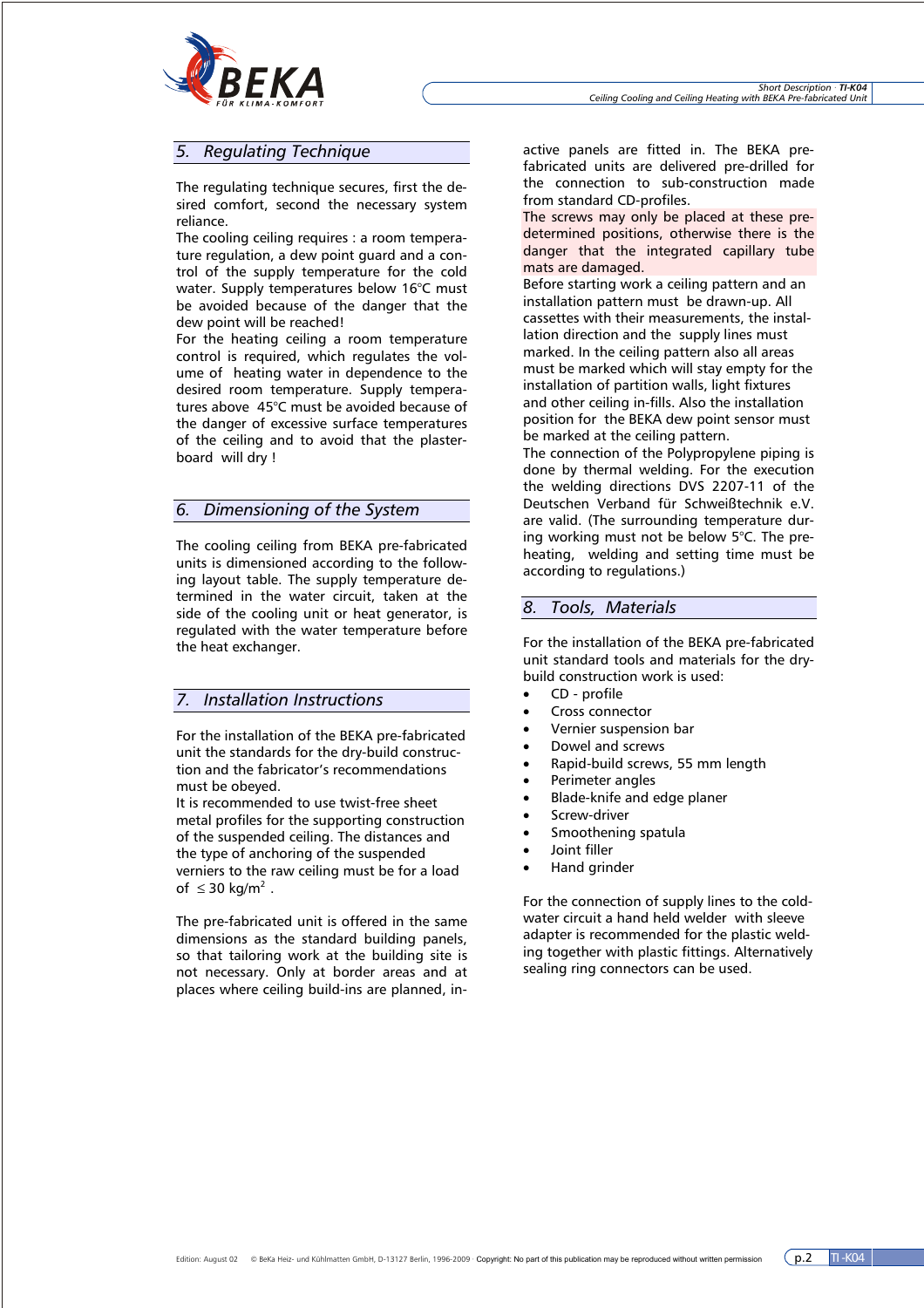

## *9. Installation Steps at the Ceiling*

- The bearing structure is aligned and fixed at the raw ceiling with vernier suspension bars.
- The distances for the bearing profiles should be 500 mm. Additional bearing profiles ( also the perimeter angle ) at the border areas for the inactive tailored panels are positioned according to dry-build directions.



The supply lines are laid in the ceiling cavity and are connected to the main lines (connections done by thermal welding or with sealing ring connectors).



- The BEKA pre-fabricated unit is fixed to the sub-construction according the ceiling-pattern.
- The flexible connecting hoses are plugged into the quick-action couplings of the supply lines.
- The pre-fabricated unit aligned at the subconstruction to the pre-drilled holes.
- The rapid-build screws inserted through the pre-drilled holes and screwed tight until secure fixing to the sub-construction is achieved.
- Pre-test with air pressure of 10 bar for 1 hour
- Main test with water at 10 bar for 4 hours.
- Maintain a resting pressure of 3 bar until taken into operation.

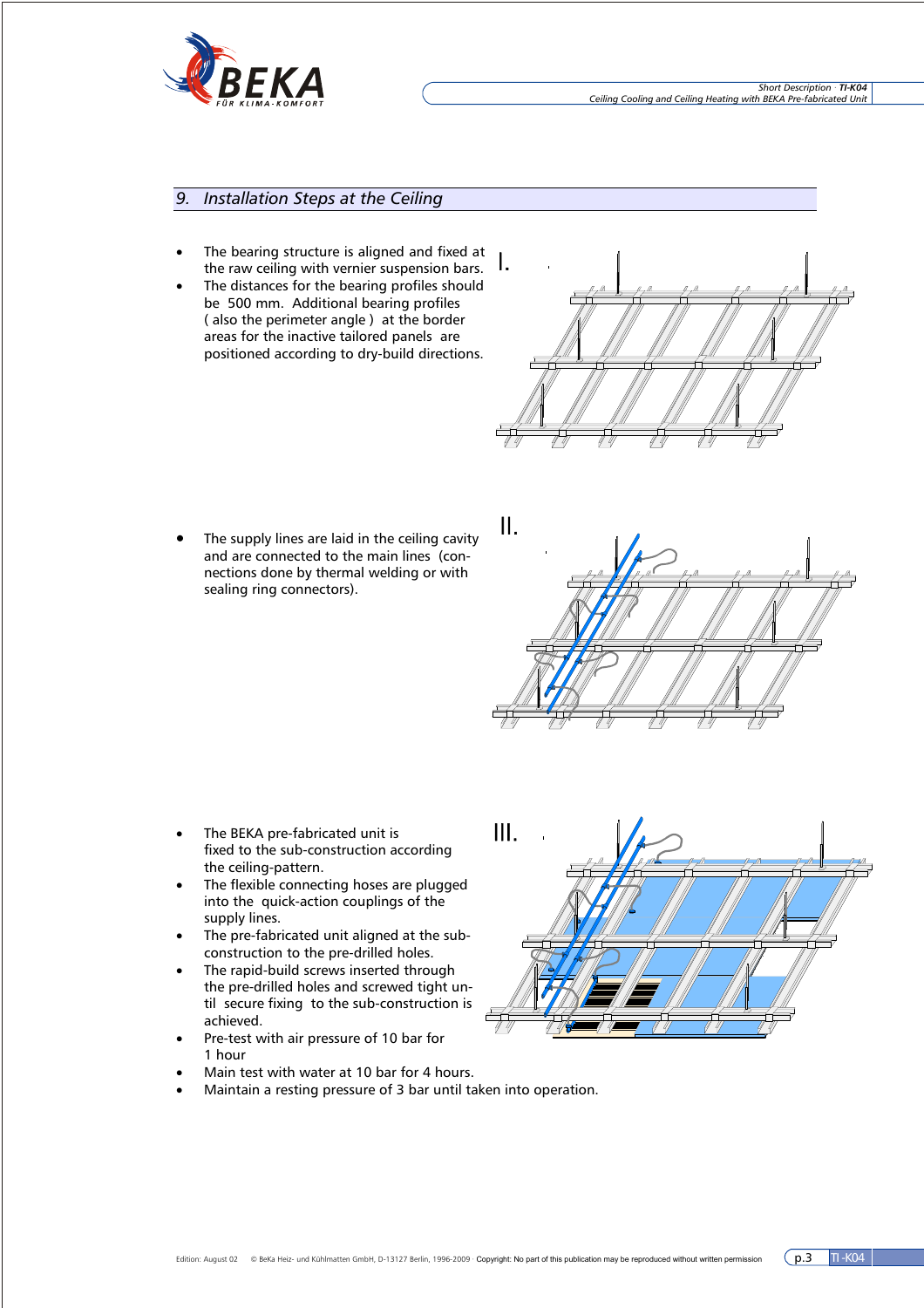

# *10. Lay-out of the Cooling ceiling with the BEKA Pre-fabricated Unit B.GK12*

| Project:            | Date:                                                             |  |
|---------------------|-------------------------------------------------------------------|--|
| Project consultant: | Lay-out valid for 27°C - room temperature and 2 K cooling spread! |  |

Required cooling capacity

| 1 Cooling load for the room         | W   | I trom calculation of planning office                |
|-------------------------------------|-----|------------------------------------------------------|
| 2 Planned quantity of panels        | atv | I derive possible arrangement from room measurements |
| 3 Required cooling capacity of unit | W   | $\vert$ = cooling load / quantity of panels          |

Determination of capacity



| Pressure loss determination                             |    |  |                                               |    |     |     |      |               |                                  |            |  |
|---------------------------------------------------------|----|--|-----------------------------------------------|----|-----|-----|------|---------------|----------------------------------|------------|--|
| 6 Pressure loss in the pipe                             | Pa |  | Length of connecting pipe                     |    |     | m   |      | only one lead |                                  |            |  |
| $=$ pipe length $*$ Resistance                          |    |  | Resistance in pipe $\rightarrow$ from diagram |    |     |     | Pa/m |               | Value $\rightarrow$ from diagram |            |  |
| 7 Pressure loss of unit                                 | Pa |  | Pressure loss in the pipe 20 x 2 mm           |    |     |     |      |               |                                  |            |  |
| $\rightarrow$ with value of line 3 from diagram         |    |  |                                               |    |     |     |      |               |                                  |            |  |
| 8 Add. for pressure loss through fittings               | Pa |  |                                               |    |     |     |      |               |                                  |            |  |
| (Recomm: 30% extra for pipe)                            |    |  | 100                                           |    |     |     |      |               |                                  |            |  |
| 9 Add, for heat transfer station                        | Pa |  | 90<br>80                                      |    |     |     |      |               |                                  |            |  |
| (Recomm: for zone valves 500 -1000 Pa                   |    |  | 70                                            |    |     |     |      |               |                                  |            |  |
| for mains regulating valves 700 - 1500 Pa               |    |  | 60<br>50                                      |    |     |     |      |               |                                  |            |  |
| for heat exchanger approx. 4000 Pa)                     |    |  | 40                                            |    |     |     |      |               |                                  |            |  |
| 10 Total pressure loss                                  | Pa |  | Pressure loss [Pa/m]<br>30<br>20              |    |     |     |      |               |                                  |            |  |
|                                                         |    |  | 10                                            |    |     |     |      |               |                                  |            |  |
| If BEKA transfer stations are used the determination    |    |  |                                               |    |     |     |      |               |                                  |            |  |
| for processes locate can be amitted Onlithe quantity of |    |  | 40                                            | 80 | 120 | 160 | 200  | 240<br>280    | 320                              | 360<br>400 |  |

*for pressure losses can be omitted. Only the quantity of cooling circuits and total cooling capacity is required for the selection!*

**Mass flow [kg/h]**